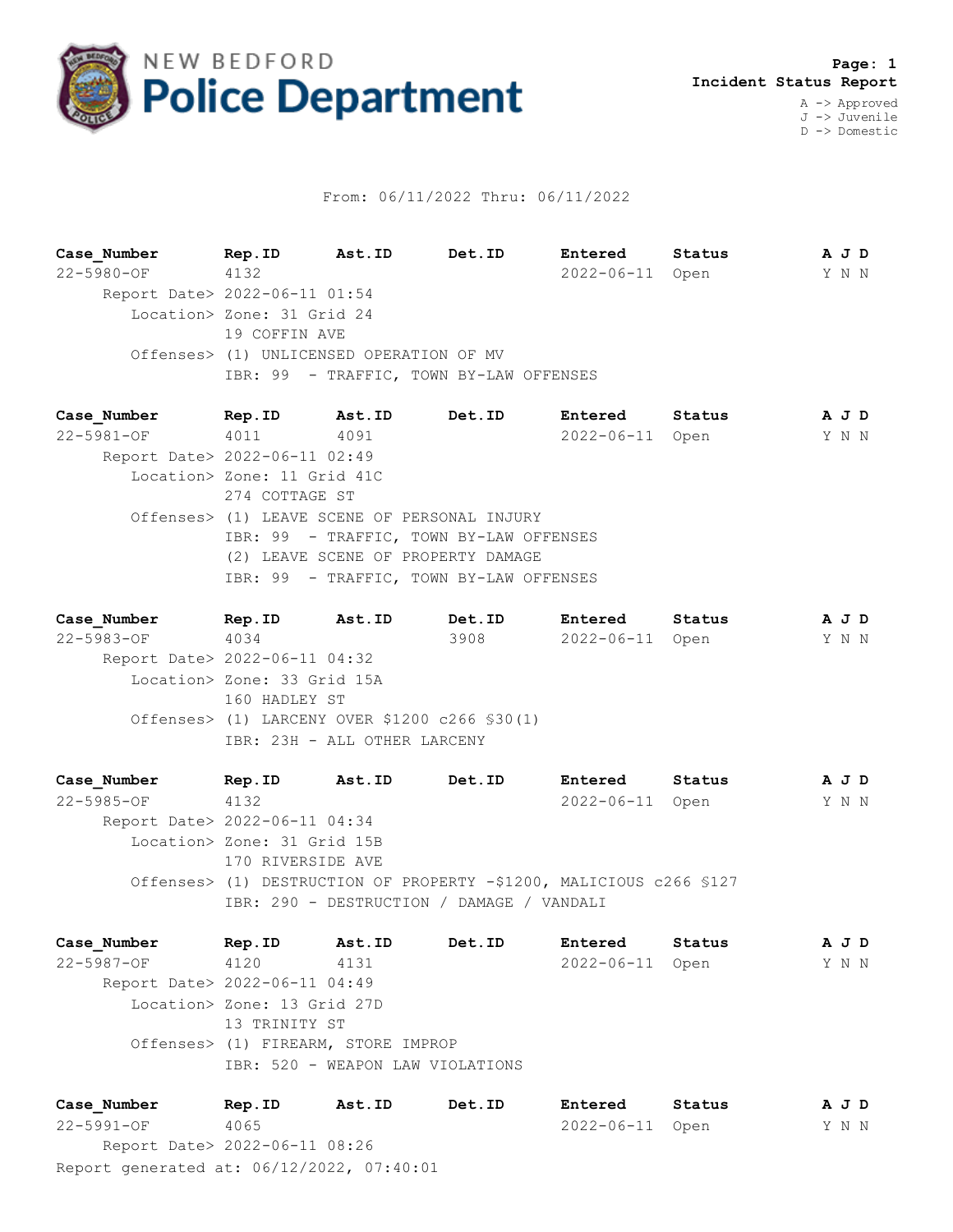

 **Page: 2 Incident Status Report** A -> Approved

> J -> Juvenile D -> Domestic

 Location> Zone: 32 Grid 26A 63 CLARK ST Offenses> (1) DESTRUCTION OF PROPERTY -\$1200, MALICIOUS c266 §127 IBR: 290 - DESTRUCTION / DAMAGE / VANDALI (2) LARCENY FROM BUILDING IBR: 23D - THEFT FROM BUILDING

**Case\_Number Rep.ID Ast.ID Det.ID Entered Status A J D** 22-5996-OF 4127 2022-06-11 Open N N N Report Date> 2022-06-11 11:37 Location> Zone: 13 Grid 32 350 SMITH ST Offenses> (1) LARCENY OVER \$1200 BY FALSE PRETENSE IBR: 90Z - ALL OTHER OFFENSES

**Case\_Number Rep.ID Ast.ID Det.ID Entered Status A J D** 22-5998-OF 3902 2022-06-11 Open Y N N Report Date> 2022-06-11 11:42 Location> Zone: 12 Grid 44

 Offenses> (1) A&B WITH DANGEROUS WEAPON IBR: 13A - AGGRAVATED ASSAULT

**Case\_Number Rep.ID Ast.ID Det.ID Entered Status A J D** 22-5999-OF 3967 2022-06-11 Open Y N N Report Date> 2022-06-11 12:45 Location> Zone: 36 Grid 5 151 STEVENSON ST Offenses> (1) B&E FOR MISDEMEANOR BUILDING OR VEHICLE IBR: 23F - THEFT FROM MOTOR VEHICLE

**Case\_Number Rep.ID Ast.ID Det.ID Entered Status A J D** 22-6000-OF 3762 2022-06-11 Open Y N N Report Date> 2022-06-11 12:15 Location> Zone: 22 Grid 61 43 SCOTT ST Offenses> (1) LARCENY OF REGISTRATION/LICENSE PLATE/TAG IBR: 23G - THEFT OF MOTOR VEHICLE PARTS O

**Case\_Number Rep.ID Ast.ID Det.ID Entered Status A J D** 22-6001-OF 4127 2022-06-11 Open Y N N Report Date> 2022-06-11 12:27 Location> Zone: 13 Grid 27D 80 TRINITY ST Offenses> (1) LARCENY OVER \$1200 BY SINGLE SCHEME c266 §30(1) IBR: 90Z - ALL OTHER OFFENSES

| Case Number | Rep.ID | Ast.ID | Det.ID | Entered         | Status | AJD   |  |
|-------------|--------|--------|--------|-----------------|--------|-------|--|
| 22-6004-OF  | 5575   |        |        | 2022-06-11 Open |        | N N N |  |